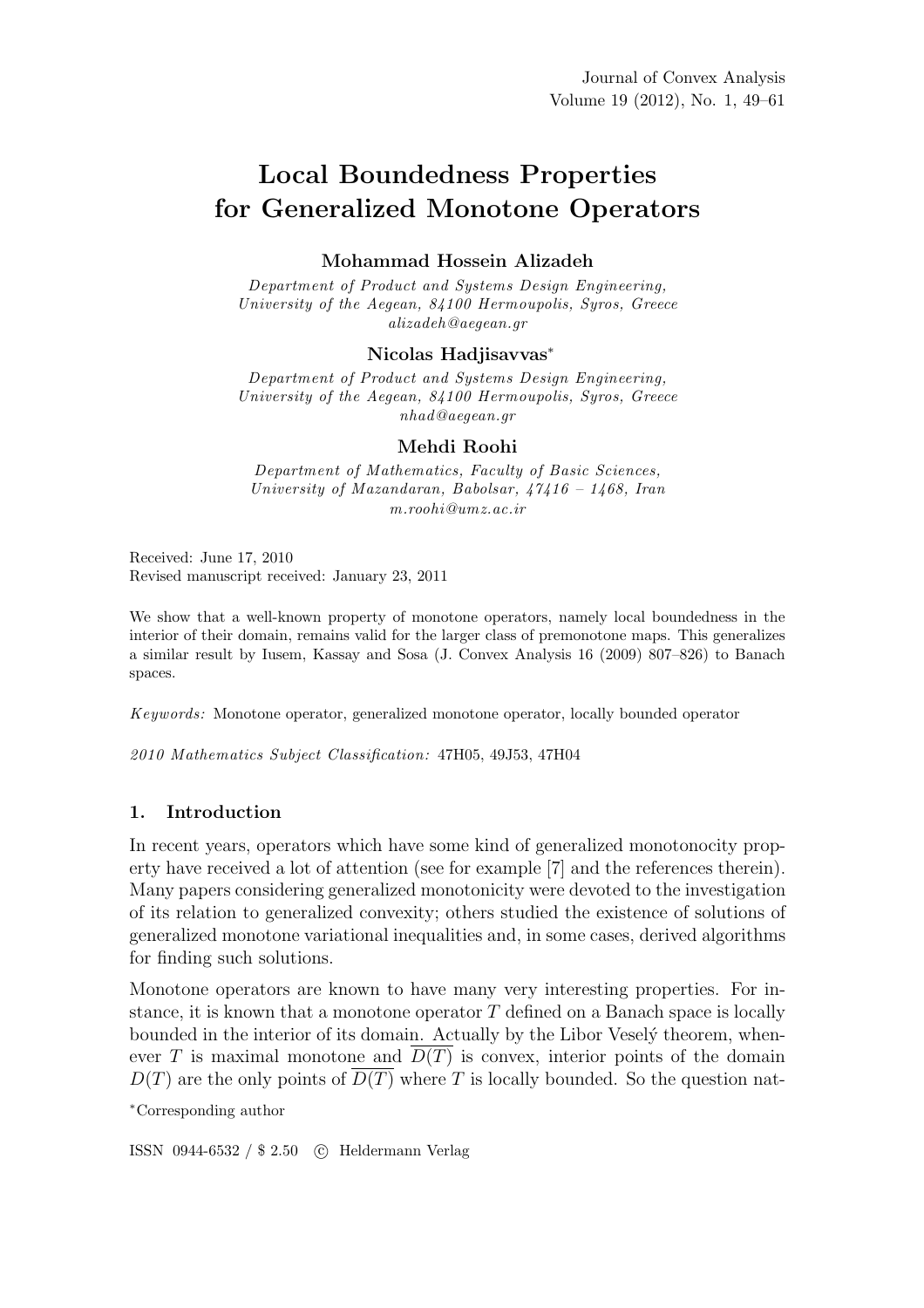urally arises: are these properties shared by other operators which satisfy a more relaxed kind of monotonicity?

In a recent paper, Iusem, Kassay and Sosa [8] introduced the class of the so-called premonotone operators. This class includes monotone operators, but contains many more: for example, if T is monotone and R is globally bounded, then  $T + R$  is premonotone. In fact, it includes  $\varepsilon$ -monotone operators which are related to the very useful  $\varepsilon$ -subdifferentials [9, 10]. In [8] it is shown that, in a finite dimensional space, premonotone operators are locally bounded in the interior of their domain. The proof was based on the finite dimensionality of the space.

In this paper we will show that these results remain valid in infinite dimensional Banach spaces. We also show that some properties of monotone operators remain valid in a much more general context. More precisely, after some preliminary definitions and results in Section 2, we introduce in Section 3 the notion of a premonotone bifunction. We will show that such bifunctions are locally bounded in the interior of their domain and we will deduce local boundedness of premonotone operators. We will also show a generalization of the Libor Vesely theorem.

Let us fix some notation and recall some definitions. In what follows, X will be a Banach space. Given a multivalued operator  $T: X \to 2^{X^*}$ , we will set  $D(T) = \{x \in$  $X: T(x) \neq \emptyset$  and  $gr(T) = \{(x, x^*) \in X \times X^* : x^* \in T(x)\}$  to be its domain and its graph, respectively. T is called norm×weak<sup>\*</sup> closed (resp., sequentially norm×weak<sup>\*</sup> closed) if  $gr(T)$  is closed (resp., sequentially closed) in the norm×weak<sup>\*</sup> topology of  $X \times X^*$ . Given  $x_0 \in X$ , T is called sequentially norm×weak\* closed at  $x_0$  if for every sequence  $(x_n, x_n^*) \in \text{gr}(T)$  such that  $x_n \to x_0$  and  $x_n^*$  weak\*-converges to some  $x_0^* \in X^*$ , one has  $x_0^* \in T(x_0)$ . T is called monotone if  $\langle x^* - y^*, x - y \rangle \ge 0$  for all  $(x, x^*), (y, y^*) \in \text{gr}(T)$ . It is called maximal monotone if it is monotone, and for each monotone operator S such that  $\text{gr}(T) \subseteq \text{gr}(S)$ , one has  $T = S$ . The operator T is called locally bounded at  $x_0 \in X$  if there exists some neighborhood V of  $x_0$ such that the set  $T(V) := \bigcup_{x \in V} T(x)$  is bounded.

Given a convex set  $C \subseteq X$  and  $x \in C$  we will denote by  $N_C(x)$  the normal cone of  $C$  at  $x$ :

$$
N_C(x) = \{x^* \in X^* : \forall y \in C, \langle x^*, y - x \rangle \le 0\}.
$$

# 2.  $\sigma$ -Monotone operators

Most definitions and many of the results of this section are essentially due to [8], the main difference being that in [8] one considers premonotone operators in  $\mathbb{R}^n$ , without specifying a given  $\sigma$ .

**Definition 2.1.** (i) Given an operator  $T: X \to 2^{X^*}$  and a map  $\sigma: D(T) \to \mathbb{R}_+$ , T is said to be  $\sigma$ -monotone if for every  $x, y \in D(T)$ ,  $x^* \in T(x)$  and  $y^* \in T(y)$ ,

$$
\langle x^* - y^*, \ x - y \rangle \ge -\min\{\sigma(x), \sigma(y)\} \|x - y\|.
$$
 (1)

(ii) An operator T is called premonotone if it is  $\sigma$ -monotone for some  $\sigma : D(T) \rightarrow$  $\mathbb{R}_+.$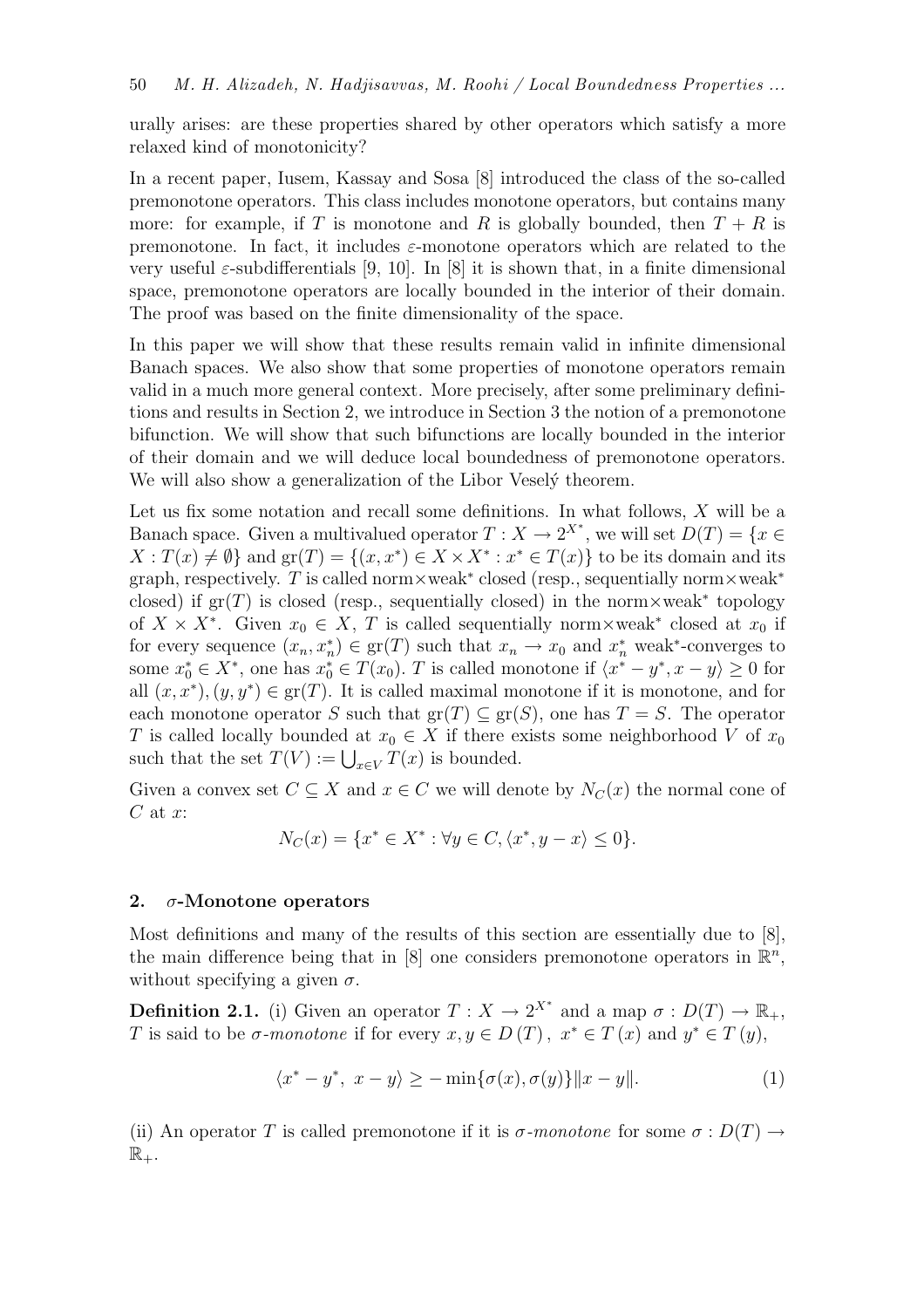(iii) A σ-monotone operator T is called *maximal* σ*-monotone*, if for every operator T' which is  $\sigma'$ -monotone with  $gr(T) \subseteq gr(T')$  and  $\sigma'$  an extension of  $\sigma$ , one has  $T=T'$ .

The notion of premonotone operators for the finite-dimensional case is introduced in [8]. The same paper also contains examples of maximal  $\sigma$ -monotone operators.

**Remark 2.2.** (i) It should be noticed that  $T: X \to 2^{X^*}$  is  $\sigma$ -monotone if and only if

$$
\forall x, y \in D(T), \ x^* \in T(x), \ y^* \in T(y), \ \ \langle x^* - y^*, \ x - y \rangle \ge -\sigma(y) \|x - y\|. \tag{2}
$$

(ii) If  $\sigma(y) = 2\varepsilon > 0$  for each  $y \in D(T)$ , then T is called  $\varepsilon$ -monotone [10].

(iii) Definition 2.1 does not allow negative values for  $\sigma$ , since this can only happen in very special cases. For instance, if  $T$  satisfies  $(1)$  and its domain contains any line segment  $[x_0, y_0] := \{(1-t)x_0 + ty_0 : t \in [0,1]\},\$  then the set of points  $x \in [x_0, y_0]$ where  $\sigma(x) < 0$  is at most countable. Indeed, if this is not the case, then there exists  $\varepsilon > 0$  such that  $\sigma(x) < -\varepsilon$  for infinitely many  $x \in [x_0, y_0]$ . Choose  $x_0^* \in T(x_0)$ ,  $y_0^* \in T(y_0)$ . Given  $n \in \mathbb{N}$ , choose  $x_k = x_0 + t_k(y_0 - x_0)$ ,  $k = 1, ..., n - 1$ , such that  $0 < t_1 < \cdots < t_{n-1} < 1$  and  $\sigma(x_k) < -\varepsilon$ . Then choose  $x_k^* \in T(x_k)$ . Set  $x_n = y_0$  and  $x_n^* = y_0^*$ . Relation (2) gives for all  $k = 0, 1, ..., n - 1$ :

$$
\langle x_{k+1}^* - x_k^*, x_{k+1} - x_k \rangle \ge \varepsilon ||x_{k+1} - x_k|| \Rightarrow
$$
  

$$
\langle x_{k+1}^* - x_k^*, y_0 - x_0 \rangle \ge \varepsilon ||y_0 - x_0||.
$$

Adding these inequalities for  $k = 0, 1, \ldots n-1$  yields  $\langle y_0^* - x_0^*, y_0 - x_0 \rangle \geq n\varepsilon ||y_0 - x_0||$ . This should hold for each  $n \in \mathbb{N}$ , which is impossible.

(iv) The notion of premonotonicity is not suited to linear operators, since every  $\sigma$ -monotone linear operator  $T: X \to X^*$  is in fact monotone. Indeed, in this case putting  $y = 0$  in (2) we find

$$
\forall x \in X, \quad \langle Tx, x \rangle \ge -\sigma(0) ||x||. \tag{3}
$$

Replacing x by  $x - y$  we deduce that

$$
\forall x, y \in X, \quad \langle Tx - Ty, x - y \rangle \ge -\sigma(0) ||x - y||.
$$

Thus T is  $\varepsilon$ -monotone with  $\varepsilon = \sigma(0)/2$ . Then Proposition 3.2 in [10] shows that  $T$  is monotone.

(v) A  $\sigma$ -monotone operator is maximal  $\sigma$ -monotone if and only if, for every operator T' which is  $\sigma'$ -monotone with  $gr(T) \subseteq gr(T')$  and  $\sigma'(x) \leq \sigma(x)$  for all  $x \in D(T)$ , one has  $T = T'$ .

The following proposition is an easy consequence of Zorn's Lemma, as for monotone operators.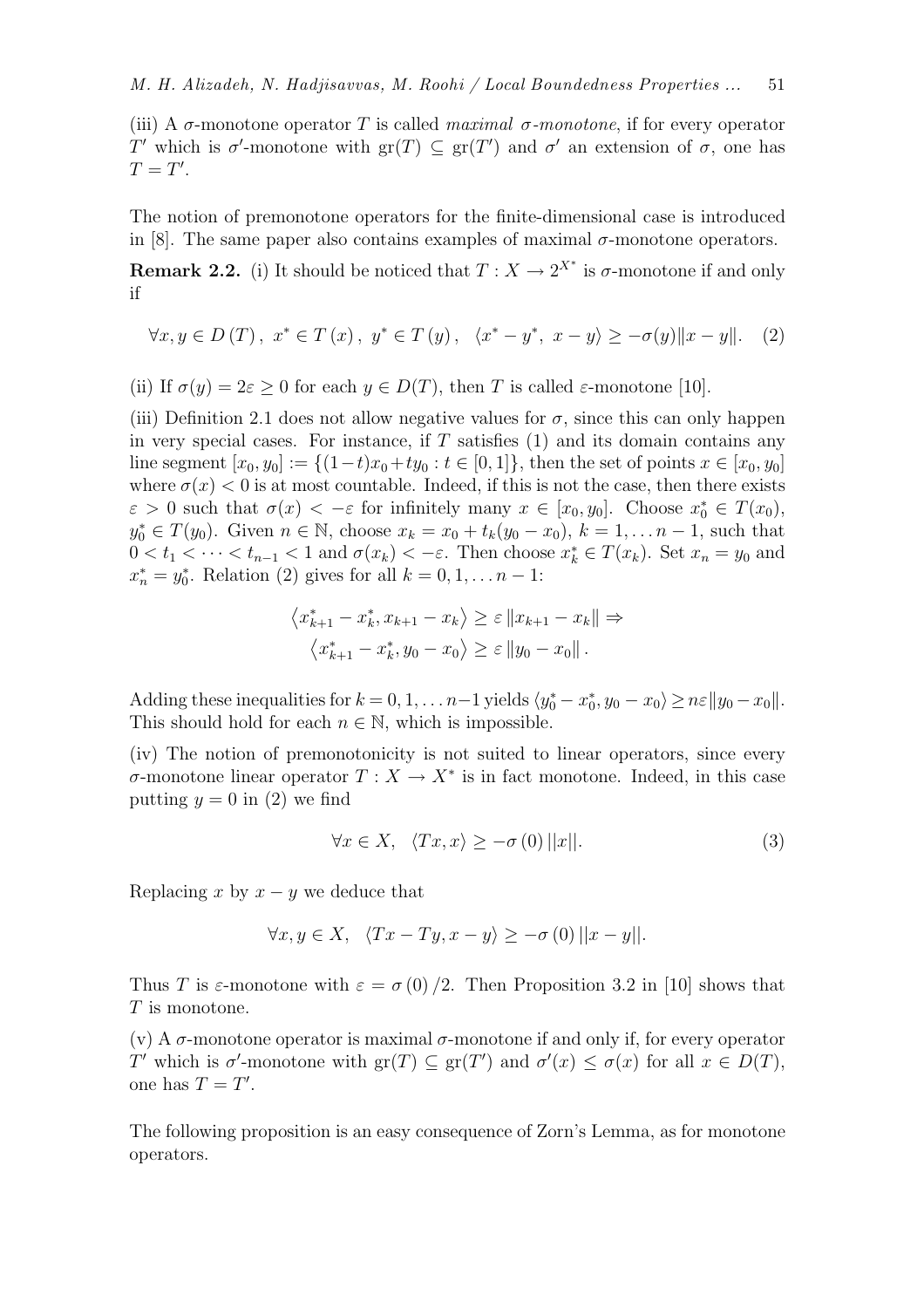Proposition 2.3. *Every* σ*-monotone operator has a maximal* σ*-monotone extension.*

**Definition 2.4.** Let A be a subset of X. Given a mapping  $\sigma : A \to \mathbb{R}_+$ , two pairs  $(x, x^*), (y, y^*) \in A \times X^*$  are  $\sigma$ -monotonically related if

$$
\langle x^* - y^*, x - y \rangle \ge -\min\{\sigma(x), \sigma(y)\}\|x - y\|.
$$

The proof of the following proposition is obvious.

**Proposition 2.5.** *The*  $\sigma$ -monotone operator  $T : X \to 2^{X^*}$  is maximal  $\sigma$ -monotone *if and only if, for every point*  $(x_0, x_0^*) \in X \times X^*$  *and every extension*  $\sigma'$  *of*  $\sigma$  *to*  $D(T) \cup \{x_0\}$  such that  $(x_0, x_0^*)$  is  $\sigma'$ -monotonically related to all pairs  $(y, y^*) \in \text{gr}(T)$ , *we have*  $(x_0, x_0^*) \in \text{gr}(T)$ *.* 

Given an operator  $T: X \to 2^{X^*}$ , we define the function  $\sigma_T: D(T) \to \mathbb{R}_+ \cup {\infty}$  by  $\sigma_T(y) = \inf\{a \in \mathbb{R}_+ : \langle x^* - y^*, x - y \rangle \ge -a \|x - y\|, \ \ \forall (x, x^*) \in \text{gr}(T), y^* \in T(y)\}.$ 

Note that if the operator  $T$  is premonotone, then

 $\sigma_T = \inf\{\sigma : T \text{ is } \sigma\text{-monotone}\}\$ 

and thus  $\sigma_T$  is finite, and T is  $\sigma_T$ -monotone. Also in this case, it is obvious that

$$
\sigma_T(y) = \max \left\{ \sup \{ \frac{\langle x^* - y^*, y - x \rangle}{\|y - x\|} : x \in X \setminus \{y\}, x^* \in T(x), y^* \in T(y) \}, 0 \right\} \tag{4}
$$

(see also [8]). The following result is due to [8].

Proposition 2.6. *Let an operator* T *be given.*

- (*i*)  $\sigma_T$  *is finite and* T *is*  $\sigma_T$ *-monotone, if and only if* T *is*  $\sigma$ *-monotone for some* σ*.*
- (*ii*)  $\sigma_T$  *is finite and* T *is maximal*  $\sigma_T$ -monotone, *if and only if* T *is maximal* σ*-monotone for some* σ*.*

**Proof.** We have only to prove that whenever T is maximal  $\sigma$ -monotone for some  $\sigma$ , then it is maximal  $\sigma_T$ -monotone. Assume that  $S: X \to 2^{X^*}$  is  $\sigma'$ -monotone with  $gr(T) \subseteq gr(S)$  and  $\sigma'$  an extension of  $\sigma_T$ . Since  $\sigma' = \sigma_T \leq \sigma$  on  $D(T)$ , by Remark 2.2(v) we get that  $S = T$ . Hence, T is maximal  $\sigma_T$ -monotone.  $\Box$ 

Proposition 2.7. *Every maximal* σ*-monotone operator* T *is convex-valued and weak*<sup>∗</sup> *closed-valued.* Moreover, if  $\sigma$  *is defined and usc at some point*  $x_0 \in \overline{D(T)}$ , *then*  $T$  *is sequentially norm* $\times$ *weak*<sup>\*</sup> *closed at*  $x_0$ *.* 

**Proof.** Let  $T: X \to 2^{X^*}$  be a maximal  $\sigma$ -monotone operator and  $(x, x_1^*), (x, x_2^*) \in$  $gr(T), \lambda \in [0,1].$  Then for each  $(y, y^*) \in gr(T),$ 

$$
\langle \lambda x_1^* + (1 - \lambda)x_2^* - y^*, x - y \rangle
$$
  
=  $\lambda \langle x_1^* - y^*, x - y \rangle + (1 - \lambda) \langle x_2^* - y^*, x - y \rangle$   
 $\geq -\lambda \min{\{\sigma(x), \sigma(y)\}\|x - y\| - (1 - \lambda) \min{\{\sigma(x), \sigma(y)\}\|x - y\|}$   
=  $-\min{\{\sigma(x), \sigma(y)\}\|x - y\|}.$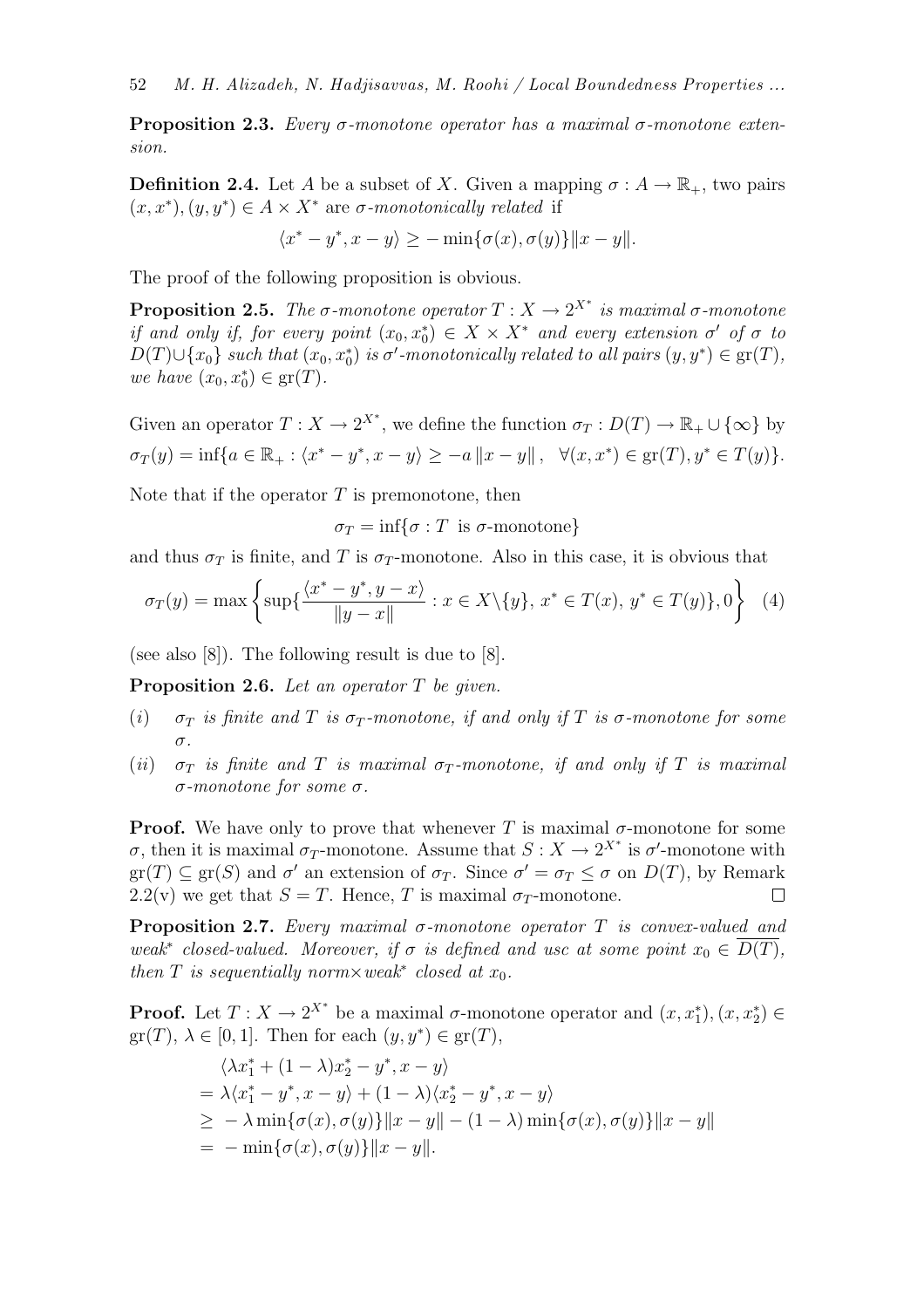That is,  $(x, \lambda x_1^* + (1 - \lambda)x_2^*)$  is  $\sigma$ -monotonically related with all  $(y, y^*) \in \text{gr}(T)$ . Now, it follows from Proposition 2.5 that  $(x, \lambda x_1^* + (1 - \lambda)x_2^*) \in \text{gr}(T)$  which implies that  $T(x)$  is convex. Likewise, one can show that  $T(x)$  is weak<sup>\*</sup> closed.

We now show sequential closedness: suppose that  $(x_n, x_n^*)$  is a sequence in  $gr(T)$ such that  $x_n \to x_0$  and  $x_n^*$  $\stackrel{w^*}{\rightarrow} x_0^*$ . Assume that  $\sigma$  is usc at  $x_0$ . It follows from the  $\sigma$ -monotonicity of T that for each  $(y, y^*) \in \text{gr}(T)$  we have

$$
\langle x_n^* - y^*, x_n - y \rangle \ge -\min\{\sigma(x_n), \sigma(y)\}\|x_n - y\|.
$$

By taking limits in the above inequality and using the upper semicontinuity of  $\sigma$  at  $x_0$  and the fact that  $\{x_n^*\}$  is a bounded sequence, we get

$$
\langle x_0^*-y^*,x_0-y\rangle\geq -\min\{\sigma(x_0),\sigma(y)\}\|x_0-y\|
$$

which implies that  $(x_0, x_0^*)$  is  $\sigma$ -monotonically related with all  $(y, y^*) \in \text{gr}(T)$ . By using Proposition 2.5 we deduce that  $(x_0, x_0^*) \in \text{gr}(T)$ .  $\Box$ 

We note that, as for monotone operators, in general  $gr(T)$  is only sequentially norm×weak<sup>∗</sup> closed, not norm×weak<sup>∗</sup> closed [5]. However, we will see in the next section that maximal  $\sigma$ -monotone operators are actually usc in the interior of their domains.

The assumption of upper semicontinuity of  $\sigma$  cannot be omitted from Proposition 2.7, as the following example shows. This is also an example of a premonotone operator which is not  $\varepsilon$ -monotone. Note that for  $T : \mathbb{R} \to \mathbb{R}$  we have

$$
\sigma_T(y) = \max \left\{ \sup_{x \le y} \{ T(x) - T(y) \}, \sup_{x \ge y} \{ T(y) - T(x) \} \right\}.
$$
 (5)

**Example 2.8.** We define the functions  $\varphi, \sigma : \mathbb{R} \to \mathbb{R}$  by

$$
\varphi(x) = \begin{cases} x \sin^2 x & \text{if } x \ge 0, \\ 0 & \text{if } x < 0, \end{cases}
$$

and

$$
\sigma(x) = \max \left\{ \varphi(x), \max_{z \leq x} \varphi(z) - \varphi(x) \right\}.
$$

We show that  $\varphi$  is  $\sigma$ -monotone, i.e., for all  $x, y \in \mathbb{R}$  the following inequality holds:

$$
(\varphi(x) - \varphi(y)) (x - y) \ge -\min{\{\sigma(x), \sigma(y)\} |x - y|}.
$$

We may assume without loss of generality that  $x \leq y$ , so we have to prove that  $\varphi(x) - \varphi(y) \leq \min{\{\sigma(x), \sigma(y)\}}$ . Indeed,

$$
\varphi(x) - \varphi(y) \le \varphi(x) \le \sigma(x)
$$

and

$$
\varphi(x) - \varphi(y) \le \max_{z \le y} \varphi(z) - \varphi(y) \le \sigma(y)
$$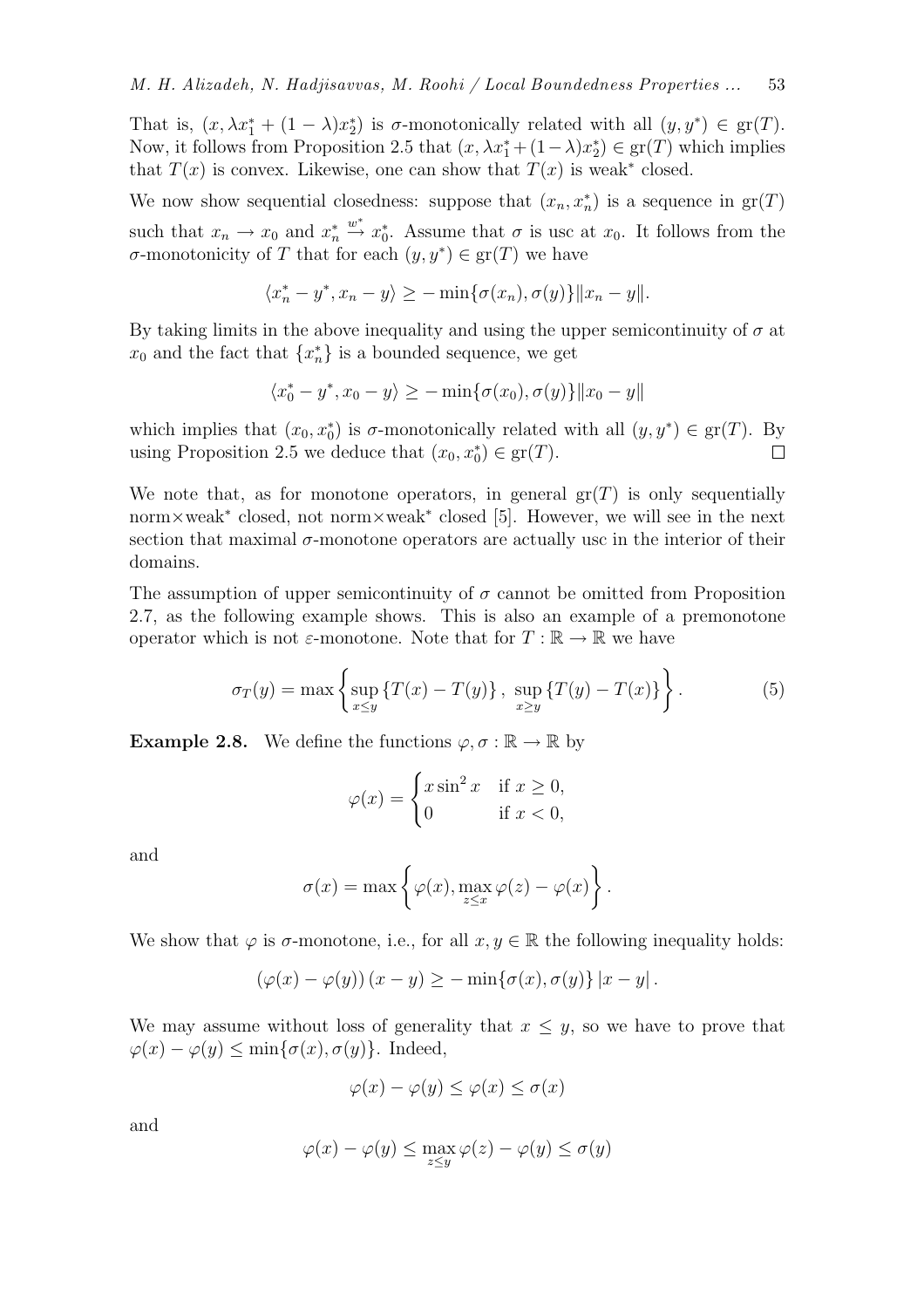so  $\varphi$  is  $\sigma$ -monotone. Note that  $\varphi$  is not  $\varepsilon$ -monotone since  $(\varphi(x) - \varphi(y))$  sgn $(x - y)$ is not bounded from below (take  $y = 2k\pi + \pi/2$ ,  $x = 2k\pi + \pi$  for large  $k \in \mathbb{N}$ ).

We now change  $\varphi$  and  $\sigma$  at one point: define  $T, \sigma_1 : \mathbb{R} \to \mathbb{R}$  by

$$
T(x) = \begin{cases} \varphi(x) & \text{if } x \neq \frac{\pi}{2}, \\ \frac{\pi}{4} & \text{if } x = \frac{\pi}{2}, \end{cases} \quad \text{and} \quad \sigma_1(x) = \begin{cases} \sigma(x) & \text{if } x \neq \frac{\pi}{2}, \\ \frac{\pi}{4} & \text{if } x = \frac{\pi}{2}. \end{cases}
$$

One can readily show that T is  $\sigma_1$ -monotone.

Now let  $\widetilde{T}$  be a maximal  $\sigma_1$ -monotone extension of T. Its graph is not closed; indeed  $(\pi/2, \pi/2)$  belongs to the closure of  $gr(T)$ . However, it does not belong to gr( $\widetilde{T}$ ) since it is not  $\sigma_1$ -monotonically related to  $(\pi, 0) \in \text{gr}(\widetilde{T})$ : since  $\sigma_1(\pi) =$  $\max_{z \leq \pi} \varphi(z) \geq \varphi(\pi/2) = \pi/2$ , one has

$$
\left(\frac{\pi}{2}-0\right)\mathrm{sgn}\left(\frac{\pi}{2}-\pi\right)=-\frac{\pi}{2}<-\frac{\pi}{4}=-\min\left\{\sigma_1\left(\frac{\pi}{2}\right),\sigma_1(\pi)\right\}.
$$

## 3. Local boundedness and related properties

Some properties of  $\sigma$ -monotone operators can be more easily investigated through the use of  $\sigma$ -monotone bifunctions that we now introduce. Let X be a Banach space, C a nonempty subset of X and  $\sigma: C \to \mathbb{R}_+$  be a map. A bifunction  $F: C \times C \to \mathbb{R}$ will be called  $\sigma$ -monotone if

$$
\forall x, y \in C, \quad F(x, y) + F(y, x) \le \min\{\sigma(x), \sigma(y)\}\|x - y\|.
$$
 (6)

Equivalently,  $F$  is  $\sigma$ -monotone if

$$
\forall x, y \in C, \quad F(x, y) + F(y, x) \le \sigma(y) \|x - y\|.
$$
 (7)

This notion is a generalization of the notion of monotone bifunction introduced in [4], where  $\sigma$  is identically zero.

Given any bifunction  $F: C \times C \to \mathbb{R}$ , we define as in [1, 3] the operator  $A^F: X \to$  $2^{X^*}$  by

$$
A^{F}(x) = \begin{cases} \{x^{*} \in X^{*} : \forall y \in C, F(x, y) \geq \langle x^{*}, y - x \rangle\} & \text{if } x \in C, \\ \emptyset & \text{if } x \notin C. \end{cases}
$$

Note that in case  $F(x, x) = 0$  for all  $x \in C$ , one has  $A^F(x) = \partial F(x, \cdot)(x)$  (the subdifferential of the function  $F(x, \cdot)$  at x).

**Proposition 3.1.** For a  $\sigma$ -monotone bifunction  $F$ ,  $A^F$  is  $\sigma$ -monotone.

**Proof.** Let  $x^* \in A^F(x)$  and  $y^* \in A^F(y)$ . By the definition of  $A^F$ ,

$$
F(x, y) \ge \langle x^*, y - x \rangle
$$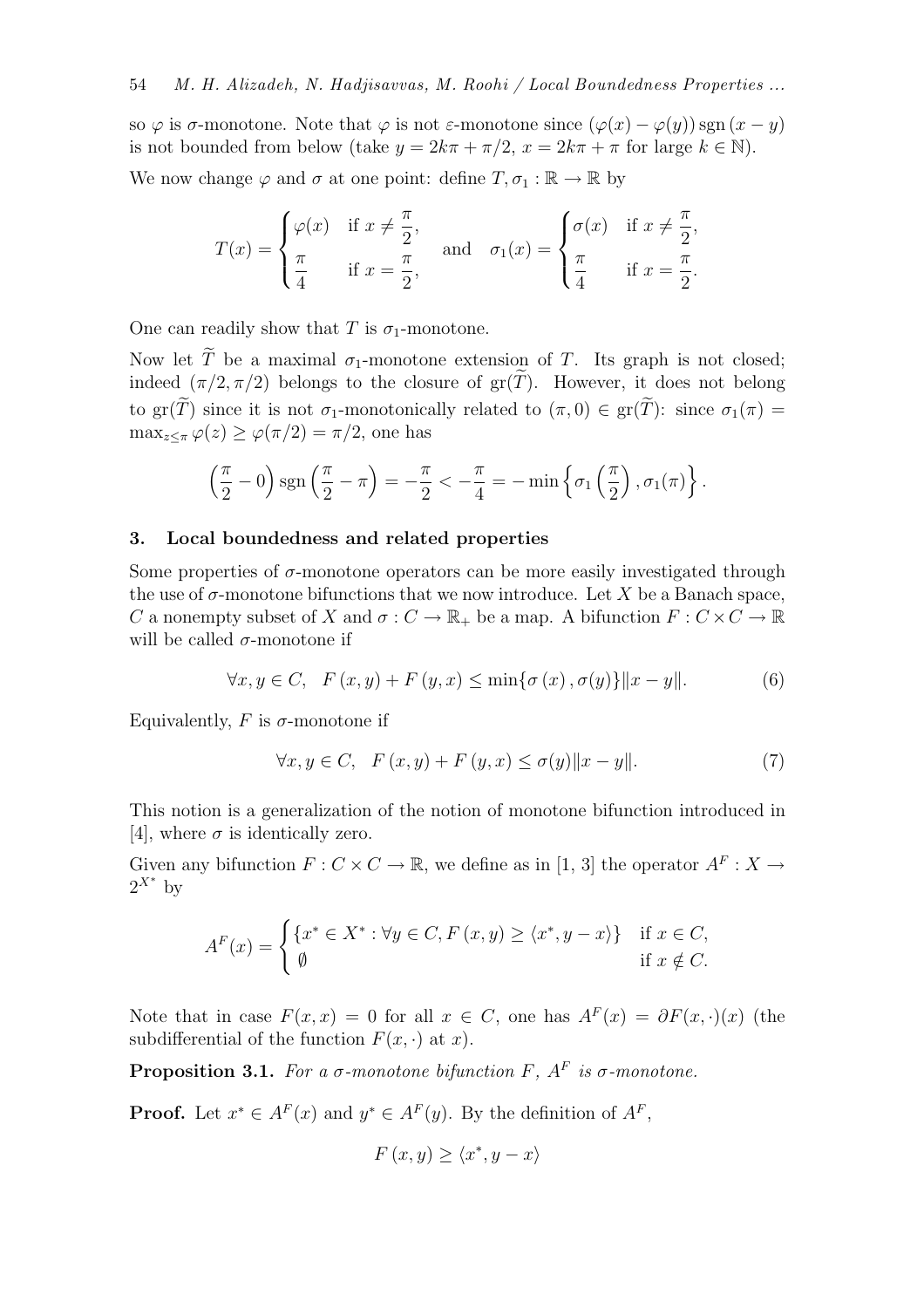*M. H. Alizadeh, N. Hadjisavvas, M. Roohi / Local Boundedness Properties ...* 55

and

$$
F(y, x) \ge \langle y^*, x - y \rangle.
$$

From these inequalities we obtain

$$
\langle x^* - y^*, x - y \rangle \ge -F(x, y) - F(y, x) \ge -\min{\lbrace \sigma(x), \sigma(y) \rbrace} ||x - y||.
$$

**Definition 3.2.** A σ-monotone bifunction F is called *maximal* σ-monotone if  $A<sup>F</sup>$ is maximal  $\sigma$ -monotone.

For a given operator  $T: X \to 2^{X^*}$ , as in [6] we define  $G_T: D(T) \times D(T) \to$  $\mathbb{R} \cup \{+\infty\}$  by  $G_T(x,y) = \sup_{x^* \in T(x)} \langle x^*, y - x \rangle$ . For each  $x \in D(T)$ ,  $G_T(x, \cdot)$  is lsc and convex, and  $G_T(x, x) = 0$ . The following result shows that  $G_T$  is actually real valued whenever T is  $\sigma$ -monotone, and establishes some relations between  $\sigma$ monotonicity of  $G_T$  and T.

Proposition 3.3. *Let* T *be an operator. Then the following statements are true.*

- (*i*) If T is  $\sigma$ -monotone, then  $G_T$  is a real-valued,  $\sigma$ -monotone bifunction.
- (*ii*) If T is maximal  $\sigma$ -monotone, then  $G_T$  is a maximal  $\sigma$ -monotone bifunction and  $A^{G_T} = T$ .
- (*iii*) *Suppose that* T *is*  $\sigma$ -monotone with closed convex values and  $D(T) = X$ . If G<sub>T</sub> is maximal σ-monotone, then T is maximal σ-monotone.

**Proof.** (i) Let  $T: X \to 2^{X^*}$  be  $\sigma$ -monotone. Given  $x, y \in D(T)$ , for every  $x^* \in T(x)$  and  $y^* \in T(y)$ , we have

$$
\langle x^* - y^*, x - y \rangle \ge -\sigma(y) \|x - y\|.
$$

Thus

$$
\langle y^*, x - y \rangle + \langle x^*, y - x \rangle \le \sigma(y) \|x - y\|.
$$

This implies that

$$
\sup_{y^* \in T(y)} \langle y^*, x - y \rangle + \sup_{x^* \in T(x)} \langle x^*, y - x \rangle \le \sigma(y) \|x - y\|.
$$

Form here we conclude that

$$
\forall x, y \in D(T), \quad G_T(x, y) + G_T(y, x) \le \sigma(y) \|x - y\|.
$$

Consequently,  $G_T(x, y) \in \mathbb{R}$  for all  $x, y \in D(T)$  and  $G_T$  is a  $\sigma$ -monotone bifunction. (*ii*) Let  $(x, z^*) \in \text{gr}(T)$ . For every  $y \in C$  we have

$$
G_T(x,y) = \sup_{x^* \in T(x)} \langle x^*, y - x \rangle \ge \langle z^*, y - x \rangle.
$$

This means that  $z^* \in A^{G_T}(x)$ ; i.e.,  $T(x) \subseteq A^{G_T}(x)$ . It follows from Proposition 3.1 and part (i) that  $A^{G_T}$  is  $\sigma$ -monotone. Since T is maximal  $\sigma$ -monotone, we conclude that  $T = A^{G_T}$ .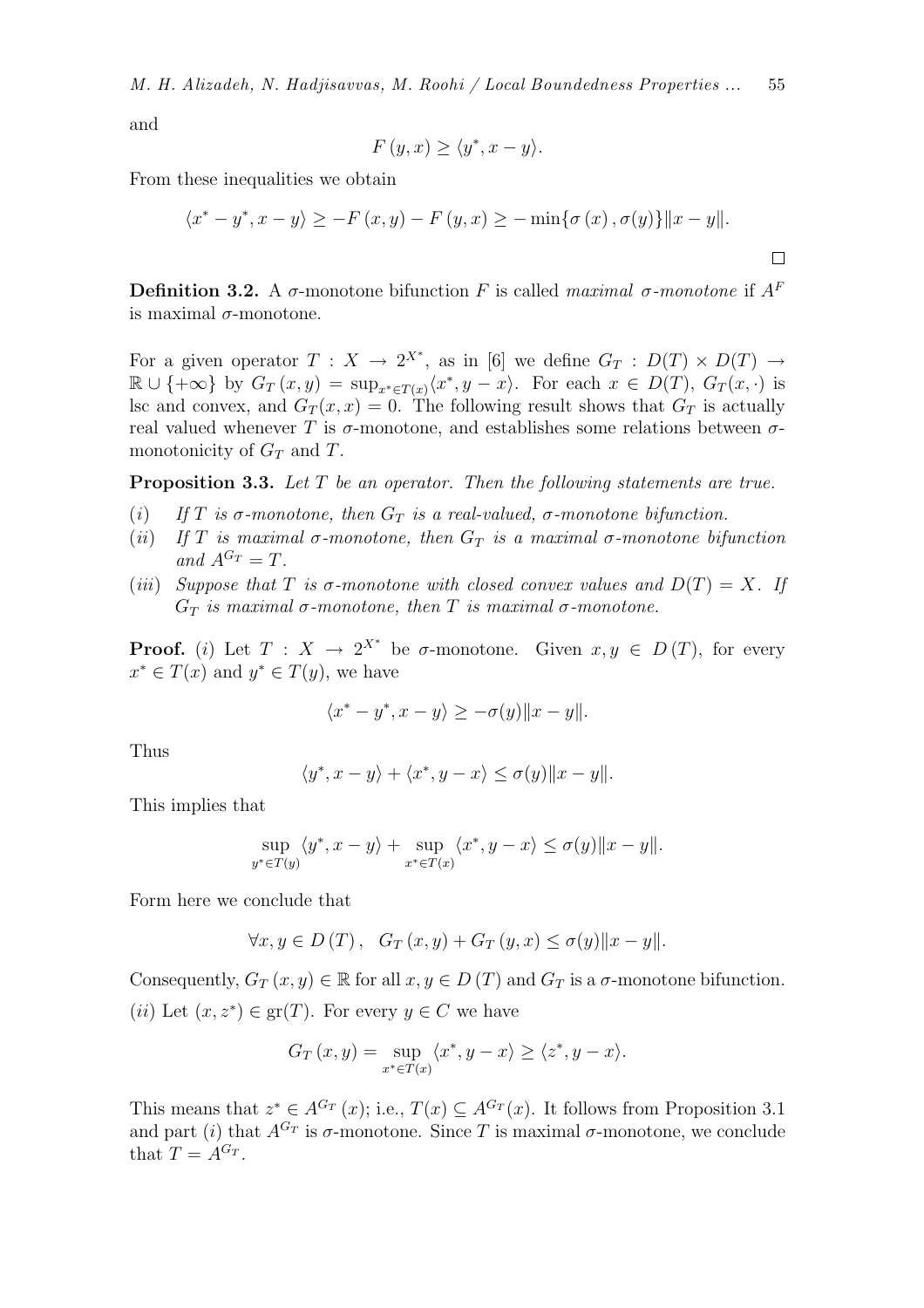(iii) Since  $G_T$  is maximal  $\sigma$ -monotone by assumption,  $A^{G_T}$  is maximal  $\sigma$ -monotone. Let  $x \in X$  and  $z^* \in A^{G_T}(x)$ . Then

$$
G_T(x,y) = \sup_{x^* \in T(x)} \langle x^*, y - x \rangle \ge \langle z^*, y - x \rangle.
$$

Now, the separation theorem implies that  $z^* \in T(x)$ . Thus,  $\text{gr}(A^{G_T}) \subseteq \text{gr}(T)$ . This implies that  $T = A^{G_T}$  and T is maximal  $\sigma$ -monotone.  $\Box$ 

**Remark 3.4.** Given a maximal  $\sigma$ -monotone bifunction F, according to Proposition 3.3, we can construct  $A^F$  and the  $\sigma$ -monotone bifunction  $G := G_{A^F}$ . One has  $G(x, y) \leq F(x, y)$  for all  $x, y \in D(A^F)$ . It follows from Proposition 3.3 that  $A^F =$  $A^G$ . However, Example 2.5 of [6] implies that the correspondence  $F \mapsto A^F$  is not one to one, even for the monotone case  $\sigma \equiv 0$ .

We now generalize a definition from [6].

**Definition 3.5.** A bifunction  $F: C \times C \rightarrow \mathbb{R}$  is called:

- (i) Locally bounded at  $(x_0, y_0) \in X \times X$  if there exist an open neighborhood V of  $x_0$ , an open neighborhood W of  $y_0$  and  $M \in \mathbb{R}$  such that  $F(x, y) \leq M$  for all  $(x, y) \in (V \times W) \cap (C \times C)$ .
- (ii) Locally bounded on  $K \times L \subseteq X \times X$ , if it is locally bounded at each  $(x, y) \in$  $K \times L$ .
- (iii) Locally bounded at  $x_0 \in X$  if it is locally bounded at  $(x_0, x_0)$ , i.e., there exist an open neighborhood V of  $x_0$  and  $M \in \mathbb{R}$  such that  $F(x, y) \leq M$  for all  $x, y$  $\in V \cap C$ .
- (iv) Locally bounded on  $K \subseteq X$ , if it is locally bounded at each  $x \in K$ .

If a bifunction (not necessarily  $\sigma$ -monotone)  $F: C \times C \to \mathbb{R}$  is locally bounded at  $x_0 \in \text{int } C$ , then  $A^F$  is locally bounded at  $x_0$  [2]. Consequently, if T is an operator such that  $G_T$  is locally bounded at  $x_0 \in \text{int } D(T)$ , then T is locally bounded at  $x_0$ since  $T(x) \subset A^{G_T}(x)$  for all  $x \in X$ . This will be the main instrument for showing local boundedness of operators.

We will show that  $\sigma$ -monotone bifunctions are locally bounded in the interior of their domain, under mild assumptions. In case  $X = \mathbb{R}^n$  we can give a constructive proof.

**Proposition 3.6.** Let  $X = \mathbb{R}^n$  and  $C \subseteq \mathbb{R}^n$ . Assume that  $F : C \times C \to \mathbb{R}$  is σ*-monotone and* F(x, ·) *is lsc and quasiconvex for every* x ∈ C*. Then* F *is locally bounded at every point of* int  $C \times \text{int } C$ .

**Proof.** Let  $(x_0, y_0) \in \text{int } C \times \text{int } C$ . Since the space is finite-dimensional, we can find  $z_1, z_2, \ldots, z_m \in C$  such that  $V := \text{co}\{z_1, z_2, \ldots, z_m\} \subseteq C$  is a neighborhood of y<sub>0</sub>. Let  $U \subseteq C$  be a compact neighborhood of  $x_0$  in C. Set  $M_k = \min_{x \in U} F(z_k, x);$ the minimum exists since  $F(z_k, \cdot)$  is lsc. For every  $x \in U$ ,  $y \in V$  we find, using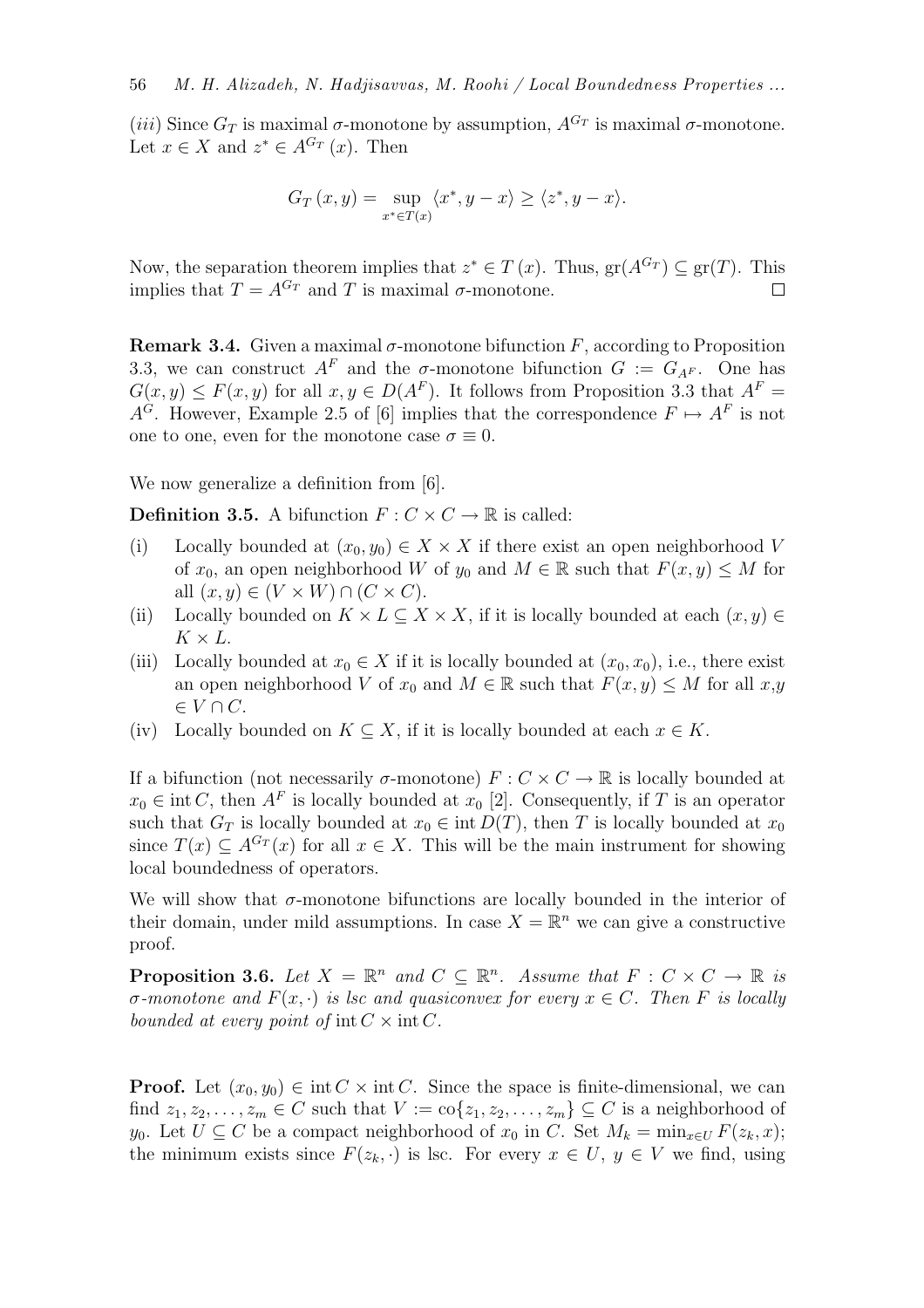quasiconvexity of  $F(x, \cdot)$  and  $\sigma$ -monotonicity of F:

$$
F(x, y) \le \max_{1 \le k \le m} F(x, z_k)
$$
  
\n
$$
\le \max_{1 \le k \le m} {\{\sigma(z_k) \|x - z_k\| - F(z_k, x)\}}
$$
  
\n
$$
\le \max_{1 \le k \le m} {\sigma(z_k)} \sup_{z \in U, w \in V} ||z - w|| + \max_{1 \le k \le m} (-M_k).
$$

Since U and V are both bounded,  $\sup_{z\in U,w\in V} ||z-w||$  is finite. We are done.  $\Box$ 

For the general case of a Banach space X, we need the following lemma from  $[2]$ , whose proof we include for the sake of completeness.

**Lemma 3.7** ([2]). Let X be a Banach space and  $f: X \to \mathbb{R} \cup \{+\infty\}$  be lsc and *quasiconvex.* If  $x_0 \in \text{int dom}(f)$ *, then* f *is bounded from above on a neighborhood*  $of x_0$ .

**Proof.** Let  $\varepsilon > 0$  be such that  $\overline{B}(x_0, \varepsilon) \subset \text{dom}(f)$ . Set  $S_n = \{x \in \overline{B}(x_0, \varepsilon) : f(x) \leq \overline{B}(x_0, \varepsilon) \}$ n}. Then  $S_n$  are convex and closed and  $\bigcup_{n\in\mathbb{N}} S_n = \overline{B}(x_0, \varepsilon)$ . By Baire's theorem, there exists  $n \in \mathbb{N}$  such that int  $S_n \neq \emptyset$ . Take any  $x_1 \in \text{int } S_n$  and any  $x_2 \neq x_0$ such that  $x_2 \in \overline{B}(x_0, \varepsilon)$  and  $x_0 \in \text{co}\{x_1, x_2\}$ . Choose  $n_1 > \max\{n, f(x_2)\}\$ . Then  $x_1 \in \text{int } S_{n_1}, x_2 \in S_{n_1}$  hence  $x_0 \in \text{int } S_{n_1}$  so f is bounded by  $n_1$  at a neighborhood of  $x_0$ .  $\Box$ 

**Theorem 3.8.** Suppose X is a Banach space, C is a subset of X and  $F : C \times$  $C \to \mathbb{R}$  *is a*  $\sigma$ -monotone bifunction such that for every  $x \in C$ ,  $F(x, \cdot)$  *is lsc and quasiconvex. Further, suppose that for some*  $x_0 \in C$  *and*  $y_0 \in \text{int } C$  *there exists*  $\varepsilon > 0$  such that  $B(y_0, \varepsilon) \subseteq C$  and for each  $y \in B(y_0, \varepsilon)$ ,  $F(y, \cdot)$  is bounded from *below on*  $B(x_0, \varepsilon) \cap C$  *(note that this bound may depend on y). Then* F *is locally bounded at*  $(x_0, y_0)$ *.* 

**Proof.** Let  $\varepsilon > 0$  be as in the assumption. Define  $g : B(y_0, \varepsilon) \to \mathbb{R} \cup \{+\infty\}$  by

$$
g(y) := \sup\{F(x, y) : x \in B(x_0, \varepsilon) \cap C\}.
$$

For every  $y \in B(y_0, \varepsilon)$  and  $x \in B(x_0, \varepsilon) \cap C$ ,  $\sigma$ -monotonicity of F implies

$$
F(x, y) \le \min\{\sigma(x), \sigma(y)\}\|x - y\| - F(y, x) \le \sigma(y)(\varepsilon + \|y - x_0\|) - M_y
$$

where  $M_y$  is a lower bound of  $F(y, \cdot)$  on  $B(x_0, \varepsilon) \cap C$ . Therefore, g is real-valued. On the other hand, g is lsc and quasiconvex and also  $y_0 \in \text{int dom}(q)$ . By Lemma 3.7, there exists  $\delta < \varepsilon$  and  $M \in \mathbb{R}$  such that  $g(y) \leq M$  for all  $y \in B(y_0, \delta)$ . Then by the definition of g we get  $F(x, y) \leq M$  for all  $y \in B(y_0, \delta)$  and  $x \in B(x_0, \delta) \cap C$ ; i.e., F is locally bounded at  $(x_0, y_0)$ .  $\Box$ 

The condition " $F(y, \cdot)$  is bounded from below on  $B(x_0, \varepsilon) \cap C$ " can be easily removed by imposing some usual assumptions on the bifunction  $F$  or the space  $X$ , as shown in the following two results.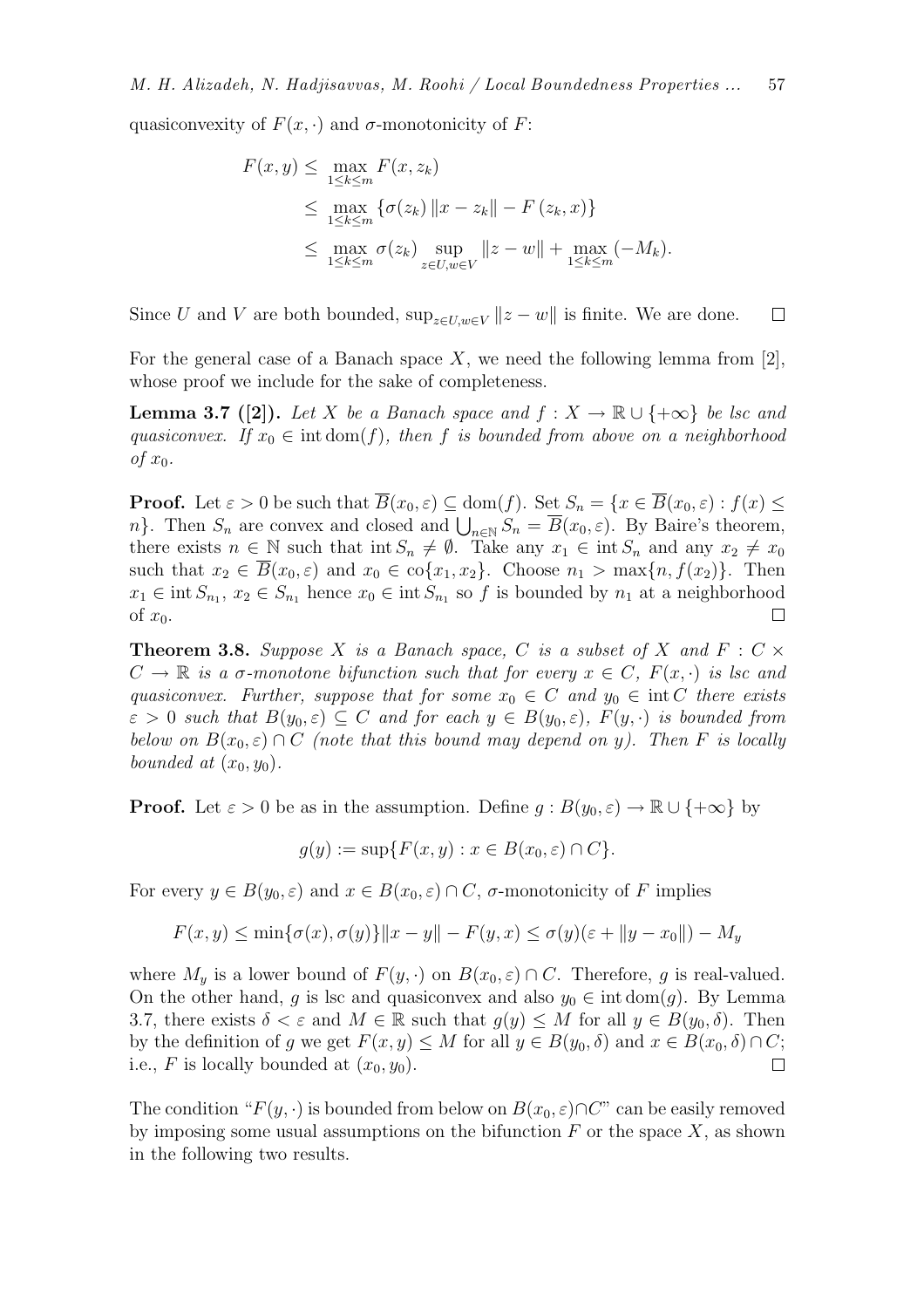Corollary 3.9. *Suppose* X *is a reflexive Banach space,* C *is a subset of* X *and*  $F: C \times C \to \mathbb{R}$  *is a*  $\sigma$ *-monotone bifunction such that for every*  $x \in C$ *,*  $F(x, \cdot)$  *is lsc and quasiconvex. Then* F *is locally bounded at every point of* int  $C \times \text{int } C$ *. If in addition* C *is weakly closed, then* F *is locally bounded on*  $C \times \text{int } C$ *.* 

**Proof.** Let  $x_0 \in \text{int } C$ . Choose  $\varepsilon > 0$  such that  $\overline{B}(x_0, \varepsilon) \subseteq C$ . By assumption  $F(x, \cdot)$  is lsc and quasiconvex, so it is weakly lsc. For every  $y \in C$ ,  $F(y, \cdot)$  attains its minimum on the weakly compact set  $\overline{B}(x_0, \varepsilon)$  and so  $F(y, \cdot)$  is bounded from below on  $B(x_0, \varepsilon)$ . Therefore, all conditions of Theorem 3.8 are satisfied. Thus F is locally bounded at every point of int  $C \times \text{int } C$ .

If in addition C is weakly closed, then for any  $x_0 \in C$  and  $\varepsilon > 0$ ,  $\overline{B}(x_0, \varepsilon) \cap C$  is weakly compact and we can repeat the previous argument.  $\Box$ 

**Corollary 3.10.** *Suppose* X *is a Banach space,* C *is a subset of* X and  $F: C \times C \rightarrow$ R *is a*  $\sigma$ -monotone bifunction such that for every  $x \in C$ ,  $F(x, \cdot)$  *is lsc and convex. Then* F *is locally bounded at any point of*  $C \times \text{int } C$ *.* 

**Proof.** Let  $x_0 \in C$  and  $y_0 \in \text{int } C$ . Choose  $\varepsilon > 0$  such that  $B(y_0, \varepsilon) \subseteq C$ . For every  $y \in B(y_0, \varepsilon)$ , the subdifferential of  $\partial F(y, \cdot)$  is nonempty at y. Choose  $y^* \in$  $\partial F(y, \cdot)(y)$ . Then for every  $x \in B(x_0, \varepsilon) \cap C$  one has

$$
F(y, x) - F(y, y) \ge \langle y^*, x - y \rangle \ge -\|y^*\| \|x - y\| \ge -\|y^*\| (\varepsilon + \|x_0 - y\|).
$$

Thus  $F(y, \cdot)$  is bounded from below on  $B(x_0, \varepsilon) \cap C$ . By Theorem 3.8, F is locally bounded at  $(x_0, y_0)$ .  $\Box$ 

We immediately obtain a generalization of Proposition 3.5 in [8] to general Banach spaces:

**Corollary 3.11.** Suppose that X is a Banach space and  $T : X \to 2^{X^*}$  is a pre*monotone operator. Then*  $T$  *is locally bounded at every point of int*  $D(T)$ *.* 

**Proof.** Apply Corollary 3.10 to  $G_T$ .

Corollary 3.12 (Rockafellar). *Every set valued monotone operator* T *from* X *to*  $X^*$  *is locally bounded on* int  $D(T)$ *.* 

 $\Box$ 

For maximal  $\sigma$ -monotone operators, there is a kind of converse to Corollary 3.11, generalizing the Libor Vesely theorem  $[11,$  Theorem 1.14. We first show:

**Lemma 3.13.** *If* T *is maximal*  $\sigma$ *-monotone, then for all*  $x \in D(T)$  *one has*  $T(x)$ +  $N_{D(T)}(x) \subseteq T(x)$ .

**Proof.** Take  $w^* \in N_{D(T)}(z)$  and define

$$
T_1(x) = \begin{cases} T(x) & \text{if } x \neq z, \\ T(x) + \mathbb{R}_+ w^* & \text{if } x = z. \end{cases}
$$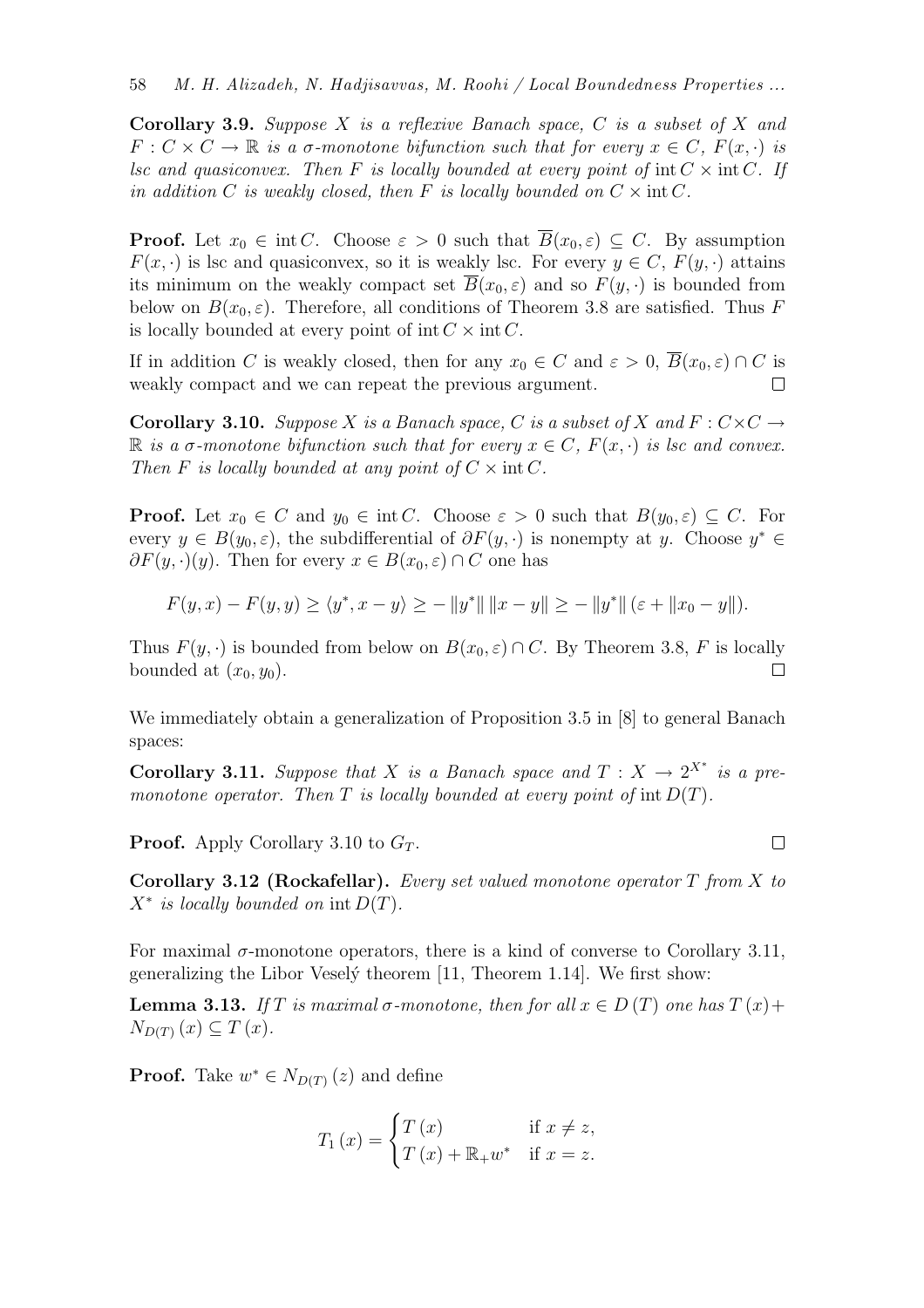Then  $T(x) \subseteq T_1(x)$  for all  $x \in D(T)$ . For  $z^* \in T(z)$ ,  $y^* \in T(y)$  and  $\lambda > 0$ ,

$$
\langle z^* + \lambda w^* - y^*, z - y \rangle = \langle z^* - y^*, z - y \rangle + \lambda \langle w^*, z - y \rangle
$$
  
 
$$
\geq - \min \{ \sigma(z), \sigma(y) \} ||z - y||.
$$

Thus  $T_1$  is  $\sigma$ -monotone. By the maximality of T we get  $T = T_1$ , which completes the proof.  $\Box$ 

**Theorem 3.14.** *Suppose that* T *is maximal*  $\sigma$ -monotone and  $\sigma$  *is defined and usc on*  $D(T)$ *. Let*  $x_0 \in D(T)$ *. If* T *is locally bounded at*  $x_0$ *, then*  $x_0 \in D(T)$ *. If in addition*  $D(T)$  *is convex, then*  $x_0 \in \text{int } D(T)$ *.* 

**Proof.** Since T is locally bounded at  $x_0$ , there exists an open neighborhood U of  $x_0$  such that  $T(U)$  is bounded. Choose a sequence  $\{x_n\} \subseteq D(T) \cap U$  such that  $x_n \to x_0$  and choose  $x_n^* \in T(x_n)$ . It follows from Alaoglou's theorem that there exist a subnet  $\{(x_{\alpha}, x_{\alpha}^*)\}$  of  $\{(x_n, x_n^*)\}$  and  $x_0^* \in X^*$  such that  $x_{\alpha}^*$  $\stackrel{w^*}{\rightarrow} x_0^*$ . Since the net  $\{x_{\alpha}^*\}\$ is in the bounded set  $T(U)$ , we have  $\langle x_{\alpha}^*, x_{\alpha} \rangle \to \langle x_0^*, x_0 \rangle$ . Therefore for all  $(y, y^*) \in \text{gr}(T)$ , by upper semicontinuity of  $\sigma$ ,

$$
\langle x_0^* - y^*, x_0 - y \rangle = \lim_{\alpha} \langle x_\alpha^* - y^*, x_\alpha - y \rangle
$$
  
\n
$$
\geq -\limsup_{\alpha} \min \{ \sigma(x_\alpha), \sigma(y) \} ||x_\alpha - y||
$$
  
\n
$$
\geq -\min \{ \sigma(x_0), \sigma(y) \} ||x_0 - y||.
$$

Thus  $(x_0, x_0^*)$  is  $\sigma$ -monotonically related with all  $(y, y^*) \in \text{gr}(T)$ . So  $x_0^* \in T(x_0)$ and  $x_0 \in D(T)$ .

Now let  $D(T)$  be convex. We will show that  $U \subseteq \text{int } D(T)$ . Indeed, if not, then U contains a boundary point of  $\overline{D(T)}$ . By the Bishop-Phelps theorem it will also contain a support point of  $\overline{D(T)}$ , i.e., there exist  $z \in U \cap \overline{D(T)}$  and  $0 \neq w^* \in X^*$ such that  $\langle w^*, z \rangle = \sup \{ \langle w^*, y \rangle : y \in \overline{D(T)} \}.$  We know that T is locally bounded at z, hence  $z \in D(T)$ . On the other hand,  $w^* \in N_{D(T)}(z)$ , thus the cone  $N_{D(T)}(z)$ is not equal to  $\{0\}$ . Then Lemma 3.13 shows that  $T(z)$  cannot be bounded, a contradiction.

Thus  $U \subseteq \text{int } D(T)$ . Since T is locally bounded on U, we obtain  $U \subseteq D(T)$ , hence  $x_0 \in \text{int } D(T)$ .  $\Box$ 

We now deduce some properties related to local boundedness.

**Proposition 3.15.** Suppose  $T : X \to 2^{X^*}$  is maximal  $\sigma$ -monotone and  $\sigma$  is usc. *Then*

- $(i)$  *The operator*  $T$  *is usc in*  $\text{int } D(T)$  *from the norm topology in*  $X$  *to the weak*<sup>\*</sup> *topology in* X<sup>∗</sup> *;*
- (*ii*) If X is finite-dimensional, then for every  $y \in \text{int } D(T)$ ,  $\sigma_T(y)$  is given by the *following formula:*

$$
\sigma_T(y) = \sup \left\{ \frac{\langle x^* - y^*, y - x \rangle}{\|y - x\|} : x \neq y, (x, x^*) \in \text{gr}(T), y^* \in T(y) \right\}.
$$
 (8)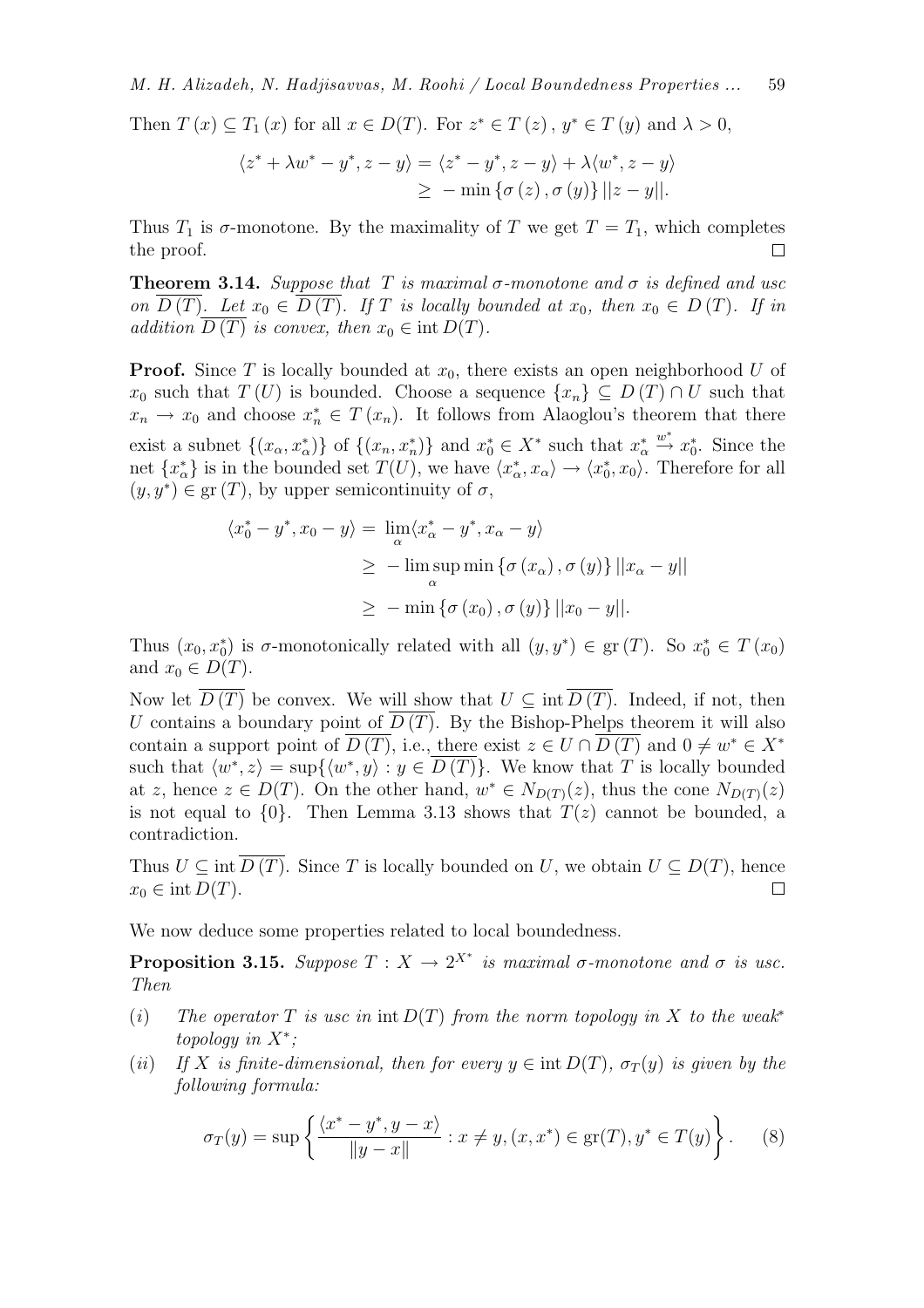**Proof.** Fix  $y \in \text{int } D(T)$ . To show upper semicontinuity at y, it is sufficient to show that for any net  $\{(y_\alpha, y_\alpha^*)\}$  in  $gr(T)$  such that  $y_\alpha \to y$  in X, there exists a weak<sup>\*</sup> cluster point of  $\{y^*_{\alpha}\}\$ in  $T(y)$ . Since T is locally bounded at y we may assume that both  $\{y_{\alpha}\}\$  and  $\{y_{\alpha}^*\}\$  are bounded and, by selecting a subnet if necessary,  $y_{\alpha}^*$  $\stackrel{w^*}{\rightarrow} y^*$ . Since  $\{y^*_{\alpha}\}\$ is bounded, we have

$$
\langle y^*_\alpha,y_\alpha\rangle\to \langle y^*,y\rangle\,.
$$

As in the proof of Proposition 2.7 we deduce that  $y^* \in T(y)$ .

To show part (ii), choose any sequence  $\{x_n\}_{n\in\mathbb{N}}\subseteq D(T)$  converging to y with  $y \neq x_n$ , and let  $x_n^* \in T(x_n)$ . Then the sequence  $\{x_n^*\}$  is bounded. By selecting a subsequence if necessary, we may assume that  $x_n^*$  converges in norm to some  $z^* \in T(y)$ . Since

$$
\sup \left\{ \frac{\langle x^* - y^*, y - x \rangle}{\|y - x\|} : x \neq y, (x, x^*) \in \text{gr}(T), y^* \in T(y) \right\} \ge \frac{\langle x^*_n - z^*, y - x_n \rangle}{\|y - x_n\|} \ge -\|x^*_n - z^*\| \to 0,
$$

relation (8) follows from relation (4).

Next we show that under appropriate conditions, a  $\sigma$ -monotone bifunction is not only locally bounded, but also bounded by a small number in a neighborhood of any interior point. This is a consequence of the following more general result.

**Proposition 3.16.** *Suppose that*  $F: C \times C \rightarrow \mathbb{R}$  *is a*  $\sigma$ -monotone bifunction such *that*  $F(x, x) = 0$  *for all*  $x \in C$ *. Assume that*  $F(x, \cdot)$  *is lsc and convex for each*  $x \in C$  *and*  $\sigma$  *is usc.* If  $x_0 \in \text{int } C$ , then there exist an open neighborhood V of  $x_0$ *and*  $K \in \mathbb{R}$  *such that*  $F(y, x) \leq K ||x - y||$  *for all*  $x \in V$  *and*  $y \in C$ *.* 

**Proof.** From  $F(x, x) = 0$  for all  $x \in C$ , we infer that  $A^F(x) = \partial F(x, \cdot)(x)$ . Since  $F(x, \cdot)$  is lsc and convex, the subdifferential of  $F(x, \cdot)$  at each  $x \in \text{int } C$  is nonemptyvalued. Thus int  $C \subseteq D(A^F)$ , so the  $\sigma$ -monotone operator  $A^F$  is locally bounded at  $x_0$ . Therefore, there exist an open neighborhood  $V_1 \subseteq C$  of  $x_0$  and  $K_1 \in \mathbb{R}$  such that  $||x^*|| \leq K_1$  for all  $x^* \in A^F(x)$ ,  $x \in V_1$ . Since  $\sigma$  is usc at  $x_0$ , it is bounded from above by a number  $K_2$  on a neighborhood  $V_2$  of  $x_0$ . Then for each  $y \in C$  and  $x \in V := V_1 \cap V_2$ , if we choose  $x^* \in A^F(x)$  we get

$$
F(y,x) \le - F(x,y) + \sigma(x) \|y - x\|
$$
  
 
$$
\le - \langle x^*, y - x \rangle + K_2 \|y - x\| \le (K_1 + K_2) \|y - x\|.
$$

Acknowledgements. The authors are grateful to the referee for his very careful reading of the paper which led to some crucial improvements.

 $\Box$ 

 $\Box$